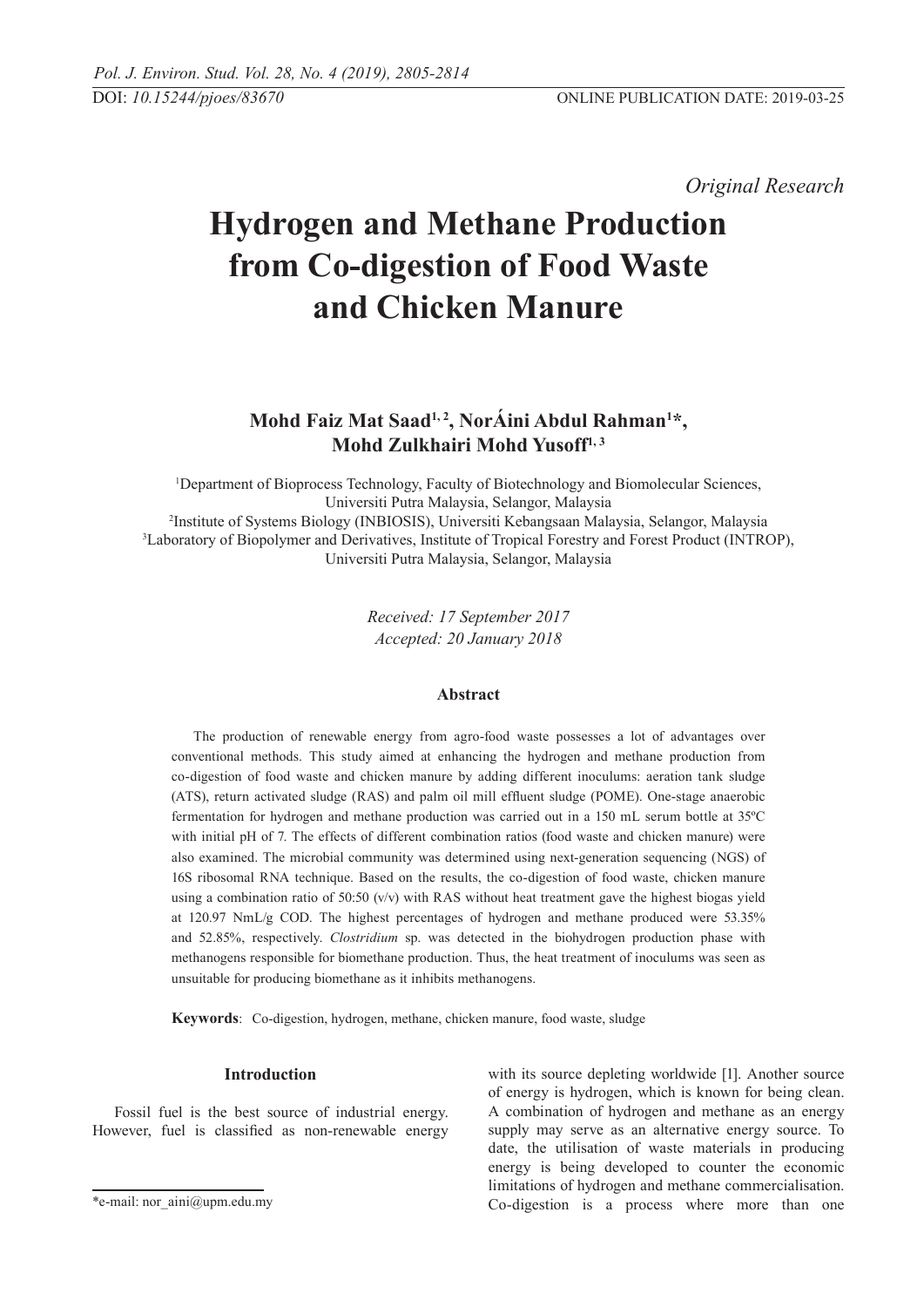biodegradable waste are anaerobically digested together to improve biotransformation efficiency. The utilisation of agro-food wastes for enhancing the production of hydrogen and methane through anaerobic fermentation is critical to valorise agro-food wastes, reduce environmental pollution and to complement the limited energy supply [2].

Disposal and accumulation of food waste is one of the major problems in industrialised nations, where wastes are simply discarded. A typical disposal method for kitchen waste is landfilling due to its simplicity and low cost [3]. On the other hand, the increase in population has created a huge demand for meat-based raw materials such as chicken and beef. To fulfil this demand, animal farming and food processing activities have been rapidly grown, leading to the increased amounts of waste materials – especially manure from farming activities. This has further contributed to environmental problems such as greenhouse gas emissions, nutrient run-off, eutrophication and odour problems [4]. Thus, the utilisation of food waste and chicken manure as a source of energy may reduce the accumulation of waste materials in the environment and increase the production of energy from renewable sources.

Anaerobic co-digestion of food waste and chicken manure may enhance the stability of the anaerobic process through the carbon-to-nitrogen (C/N) balance [5, 6]. Co-digestion may exhibit a more stable biogas production due to improved buffer capacity [7]. Although reports on the increase of biogas production through co-digestion of food waste with other manure are available, studies addressing both hydrogen and methane production from co-digestion of food waste and chicken manure are yet to be discovered.

The aims of this study are as follow: (i) to assess the performance of anaerobic co-digestion of food waste and chicken manure with different inoculums and substrate ratios, (ii) to evaluate biogas production based on different substrate and inoculum ratios and (iii) to determine the microbial community involved during anaerobic digestion of food waste and chicken manure.

#### **Materials and Methods**

#### Substrate and Inoculum

Chicken manure was collected at a farm in the Universiti Putra Malaysia (UPM). Food waste (FW) was collected from the cafeteria in the Faculty of Engineering, UPM. The food waste was manually segregated at a ratio of 3:1:1 in proportion of carbohydrate (rice/bread):protein (meat/fish):fibre (vegetables) (Yasin, 2011). The FW was then diluted with tap water at a ratio of 2:3 for grinding purposes using a kitchen blender. Three types of sludge were used as inoculums: aeration tank sludge (ATS), return activated sludge (RAS) and palm oil mill effluent anaerobic treatment sludge

| Parameter | <b>FW</b><br>(Control) | CM <sub></sub><br>(Control) |
|-----------|------------------------|-----------------------------|
| pН        | $5.5 \pm 0.3$          | $9.2 \pm 0.3$               |
| TS, g/L   | $96\pm4$               | $113\pm4$                   |
| TSS, g/L  | $43\pm4$               | 86±4                        |
| TVS, g/L  | $39 \pm 3$             | $58 \pm 3$                  |
| VSS, g/L  | $17\pm3$               | $37\pm3$                    |
| COD, g/L  | $120 \pm 2$            | $564 \pm 2$                 |

Table 1. Characteristics of food waste (FW) and chicken manure (CM) used throughout the study.

(POME sludge). ATS and RAS were collected from the sewage treatment plant at Indah Water Konsortium Sdn Bhd, Putrajaya, Malaysia. ATS is a sludge produced after preliminary treatment of sewage, whereas RAS is a sludge produced after the secondary treatment of sewage. RAS is more concentrated than ATS as the biological treatment to remove organic and suspended solids happening in this secondary treatment. POME sludge was collected from the anaerobic treatment pond at Seri Ulu Langat Palm Oil Mill Sdn Bhd in Dengkil, Selangor, Malaysia. All substrates and inoculums were stored in a chiller (4ºC) prior to use. The co-digestion substrate properties of food waste (FW) and chicken manure (CM) used are shown in Table 1. Different sludges as inoculums were added into substrate: ATS, RAS and POME sludge, which were labelled as S1, S2 and S3, respectively (Table 2).

#### Batch Fermentation

Batch fermentation was conducted in a 150 mL serum bottle with a working volume of 100 mL, with 20 mL of inoculum and 80 mL of substrates thoroughly mixed before being added into the serum bottle. Each serum bottle was sparged with nitrogen gas for 5 minutes at 300 mL/min to provide anaerobic condition. The bottle was sealed airtight with a rubber stopper and aluminium cap. The gas produced was measured using water replacement technique and stored in a hungate tube. The feasibility study of hydrogen and methane production from food waste and chicken manure was investigated by examining the effects of key operating parameters, which included the ratio of substrate, inoculum and the effects of heat treatment of selected inoculum. Four different ratios of food waste and chicken manure with no addition of inoculums was prepared, which are 60:40, 50:50, 40:60 and 30:70 (v/v) in proportion of FW:CM. To evaluate the effects of different inoculums on hydrogen and methane fermentation, the selected ratio of substrate producing the highest gas volume was tested with three different inoculums (ATS, RAS and POME). The effects of heat pretreatment of inoculum were determined by selecting the highest biogas produced from the previous step.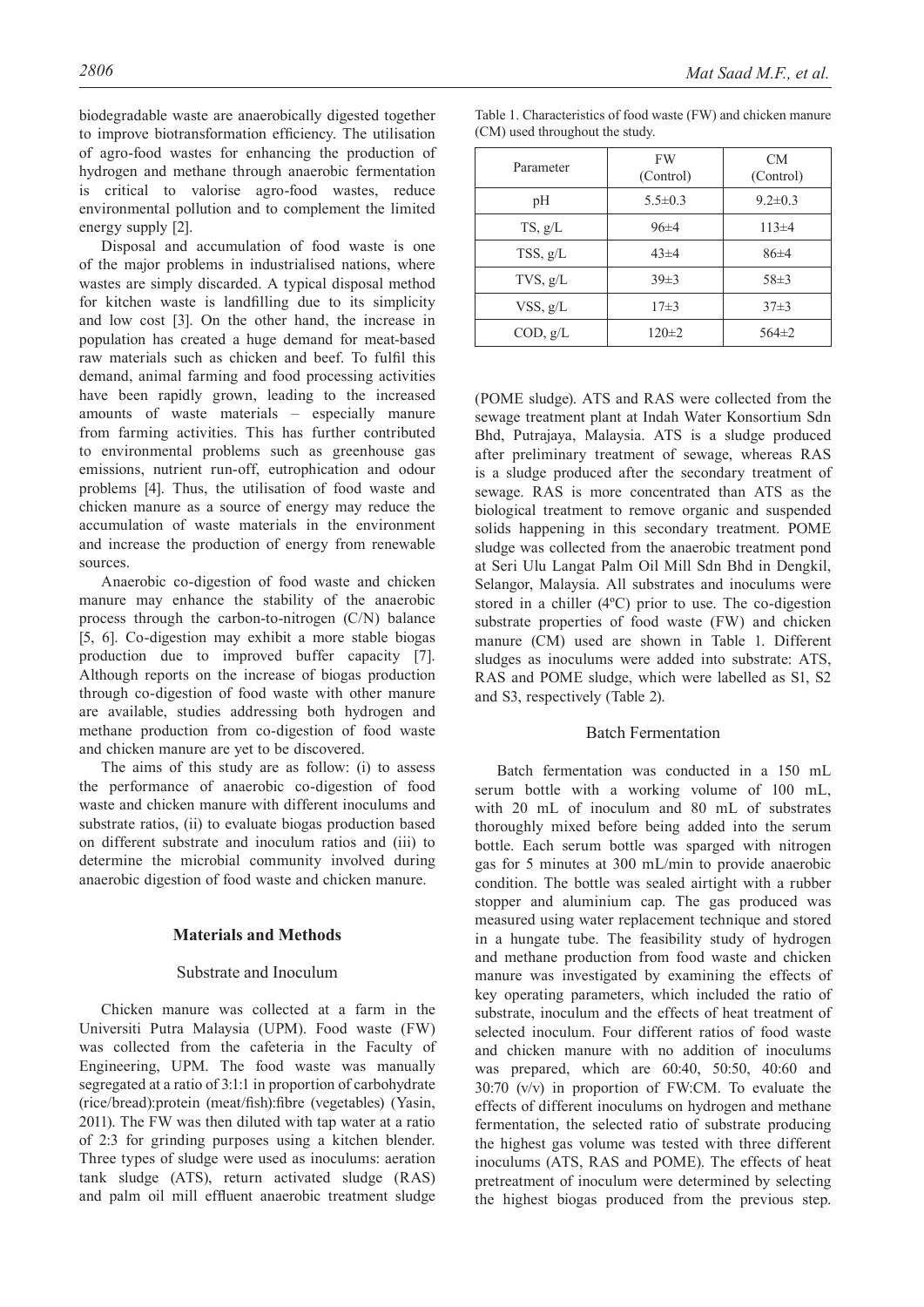| Parameter     | FW+CM         | S1 (FW:CM:ATS) | S <sub>2</sub> (FW:CM:RAS) | S3 (FW:CM:POME) |
|---------------|---------------|----------------|----------------------------|-----------------|
| pH            | $6.7 \pm 0.7$ | $7.1 \pm 0.3$  | $7.3 \pm 0.4$              | $6.7 \pm 0.3$   |
| TS, g/L       | $1260 \pm 3$  | $900 \pm 5$    | $1200 \pm 5$               | $1900 \pm 3$    |
| TSS, g/L      | $1000 \pm 3$  | $710 \pm 5$    | $1100\pm4$                 | 680±4           |
| $TVS$ , $g/L$ | $850+4$       | 680±3          | 940±3                      | $650\pm4$       |
| VSS, g/L      | 740±4         | 660±4          | $870+4$                    | 560±4           |
| COD, g/L      | $206 \pm 2$   | $237\pm4$      | $186 \pm 2$                | $240 \pm 4$     |

Table 2. Characteristics of substrate (food waste and chicken manure) with different inoculums.

The inoculums were preheated at 80ºC for 20 minutes in a water bath prior to fermentation. The initial pH for all fermentation was adjusted to pH 7.

#### Gas Analysis

The biogas generated from the batch fermentation was collected by water displacement method and stored in a Hungate tube. The normalised volume (NmL) represents the biogas production at the indicated standard temperature and pressure (stp) [8]. The biogas samples were then examined by gas chromatography (Agilent- 6890N) with a thermal conductivity detector (TCD) and a capillary column of Carboxen-1010 PLOT for biogas measurement. The detected gases include hydrogen, oxygen, methane and carbon dioxide. The temperature of the injection port, column and TCD were 200ºC, 230ºC and 230ºC, respectively. Argon gas was used as a carrier gas with a flow rate of 3 mL/min.

## Analytical Methods

The total chemical oxygen demand (COD), pH, total solid (TS), total suspended solid (TSS), volatile suspended solid (VSS) and total volatile solid (TVS) were measured according to the standard methods [9]. Organic acids were calculated by HPLC (Shimadzu LC-10AS with UV-VIS detector SPD-10A) with 4 mM sulphuric acid as the mobile phase at a flow rate of 0.6 mL/min. A modified Gompertz equation was used to analyse biogas production in batch mode based on Equation 1, where B is the cumulative biogas production (mL), P is the biogas production potential (mL), Rm is the maximum hydrogen production rate (mLh<sup>-1</sup>),  $\lambda$  is lag phase time (h), *t* is fermentation time (h) and *e* is 2.718 [10]:

$$
B = P \cdot \exp\left\{-\exp\left[\frac{Rm.e}{P}(\lambda - t) + 1\right]\right\}
$$
 (1)

#### Microbial Characterisation

Microbial characterisation was carried out to assess the phyla of available microorganisms present in the samples of heat-treated and non-treated inoculums. To compare the microorganisms in the mixture, samples used for this analysis were collected at the start (day 0) and at the end of fermentation (day 10). The selected samples were sent to First BASE Laboratories Sdn Bhd for 16S ribosomal RNA (rRNA) analysis. The samples were then sequenced using 454 Sequencin on the Genome Sequence FLX System.

## **Results and Discussion**

## Effects of Substrate Ratio

The total mean biogas production and corresponding CH4 and H2 contents for the mixture ratios are shown in Fig. 1. Fig. 1a) demonstrates that the total gas production was gradually increased in the fermentation process for all ratios tested. Most of the total biogas production occurred at the initial stage of the fermentation process. After 10 days of fermentation, the total biogas production of 40:60, 50:50, 60:40 and 70:30 of FW:CM were 1137.5, 1183, 1082.9 and 906.36 NmL, respectively. Generally, as the proportion of CM decreases in the mixture, biogas production decreased. This finding is in agreement with a study reporting that higher biogas was produced as the added manure increased [11]. The mixture ratio of 50:50 gave the highest total biogas production compared to other ratios.

The ratio of 40:60 of FW:CM gave a total volume of 1137.5 NmL biogas production. This was due to the concentration of free ammonia presents in the mixture that might inhibit the methanogenic microbes [12]. It was found that increased proportion of food waste to 50% had improved biogas production [7]. FW represents a huge number of carbon and some amount of nitrogen loading in the fermenter, while CM represents the mixed culture and nitrogen source. However, a high FW ratio (70:30) gave a low biogas production (906.36 NmL), which might be due to the accumulation of VFA produced during fermentation.

The biogas produced was mainly composed of  $H<sub>2</sub>$ ,  $CH<sub>4</sub>$  and  $CO<sub>2</sub>$ . The contents of  $H<sub>2</sub>$ , CH4 and  $CO<sub>2</sub>$  in biogas varied depending on the stage of fermentation. A high percentage of  $H_2$  was detected at the early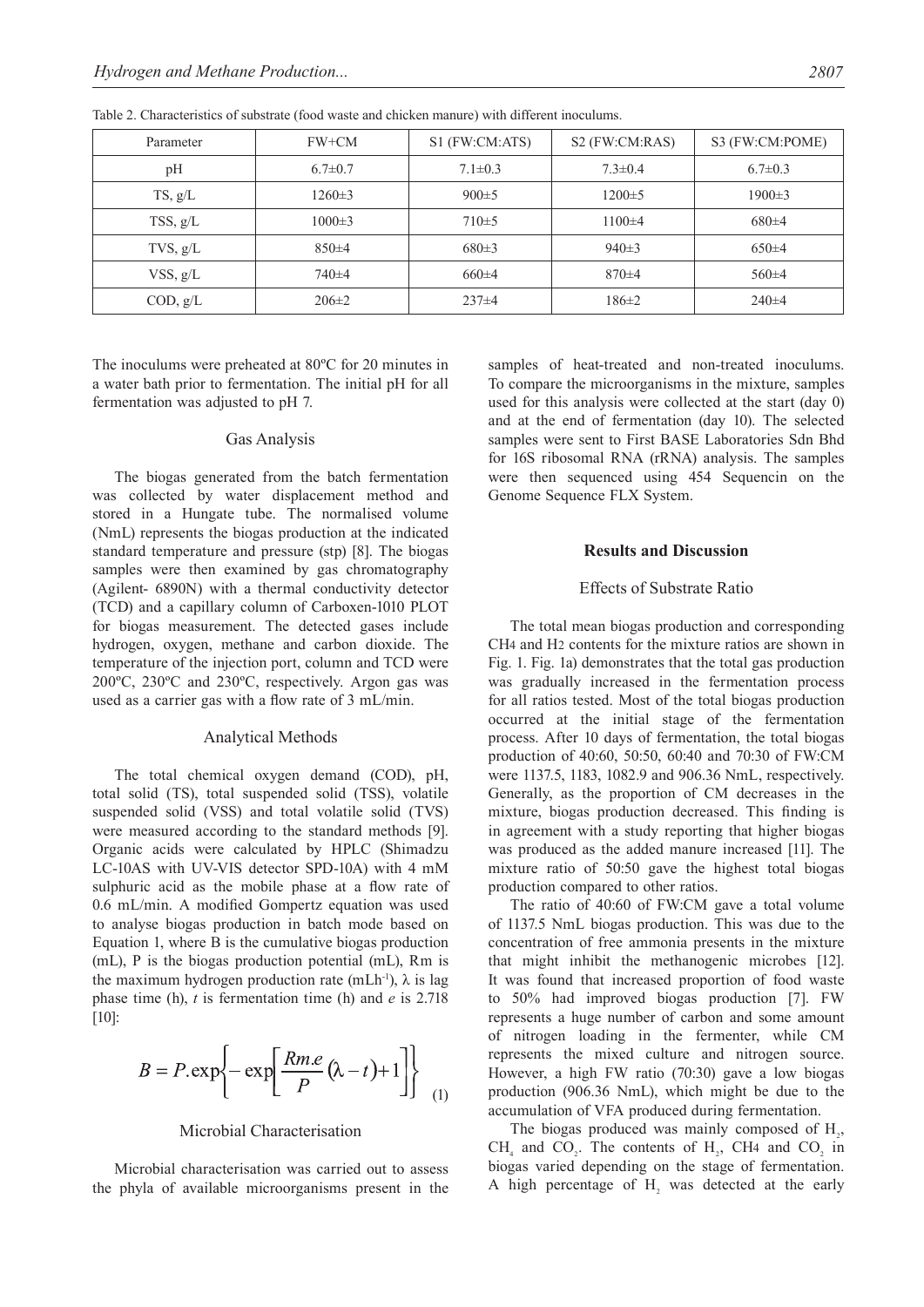stage of fermentation and gradually decreased after the fourth day of fermentation (Fig. 1b). The highest  $H<sub>2</sub>$  production was 38.26% on the fourth day at a ratio of 50:50 (FW:CM). In contrast, a low H2 and high  $CH<sub>4</sub>$  content were obtained at the end of fermentation. The  $CH<sub>4</sub>$  content was found to have gradually increased along the fermentation with the decrease of H<sub>2</sub> content. The highest CH4 content was 49.02% on the  $10<sup>th</sup>$  day of fermentation at a ratio of 50:50 (FW:CM). It is apparent that pH value plays an important role in biogas production. Initial pH was adjusted to



Fig. 1. Total biogas production a), hydrogen concentration b), and methane concentration c) in batch fermentation at different FW and CM ratios.

7.0 since gas production is often the highest when pH is between 7.0 and 7.2 [13]. Beyond these ranges, the digestion proceeded with less efficiency. If the pH is reduced to 6 or below, the efficiency drops and acidic conditions occur. The medium then becomes inhibitory to methanogenic microbes, while at pH 7.0 there is a balance in the population of the acidogenic and methanogenic microbes, which helps to convert the acid generated during anaerobic digestion to biogas [14].

pH drops in the reactor can cause serious volatile fatty acid (VFA) inhibition on the activity of methanogens leading to activity loss of acid-sensitive glycolytic enzymes [15, 16]. By adjusting the C/N ratio, the VFA inhibition on methanogenesis activities in the fermenter can be reduced [17]. Furthermore, low biogas production might be due to the inhibition caused by the fast accumulation of VFA and short biogas accumulation time. High levels of dissociated acid accumulation and pH drops were caused by the high concentration of VFA, both of which inhibit methanogenic activity and biogas production. It is noteworthy that the VFA detected in all batches was acetic acid, as shown in Fig. 2.

The result showed the presence of acetic acid in the fermenter at the end of fermentation. Acetic acid was dominant in 60:40 and 70:30 ratios of food waste and chicken manure compared to 40:60 and 50:50 ratios, producing a higher biogas production. Acetic acid presented in the fermenter was the main factor that inhibits biogas production. From the metabolic pathway during hydrogen fermentation, the production of acetate and butyrate would be accompanied by hydrogen production [18]. However, the high concentration of acetic acids produced would lower the biogas production. There was no correlation between butyrate and biogas production as the butyrate concentration remained essentially the same for all different substrate ratios.

However, the increase in CM proportion will not necessarily produce higher biogas production. The ratio of 40:60 of FW:CM gave a total volume of 1137.5 NmL biogas production. This might be due to



Fig. 2. Concentrations of acetic acids produced in anaerobic digestion for different substrate ratios of food waste and chicken manure at day 10.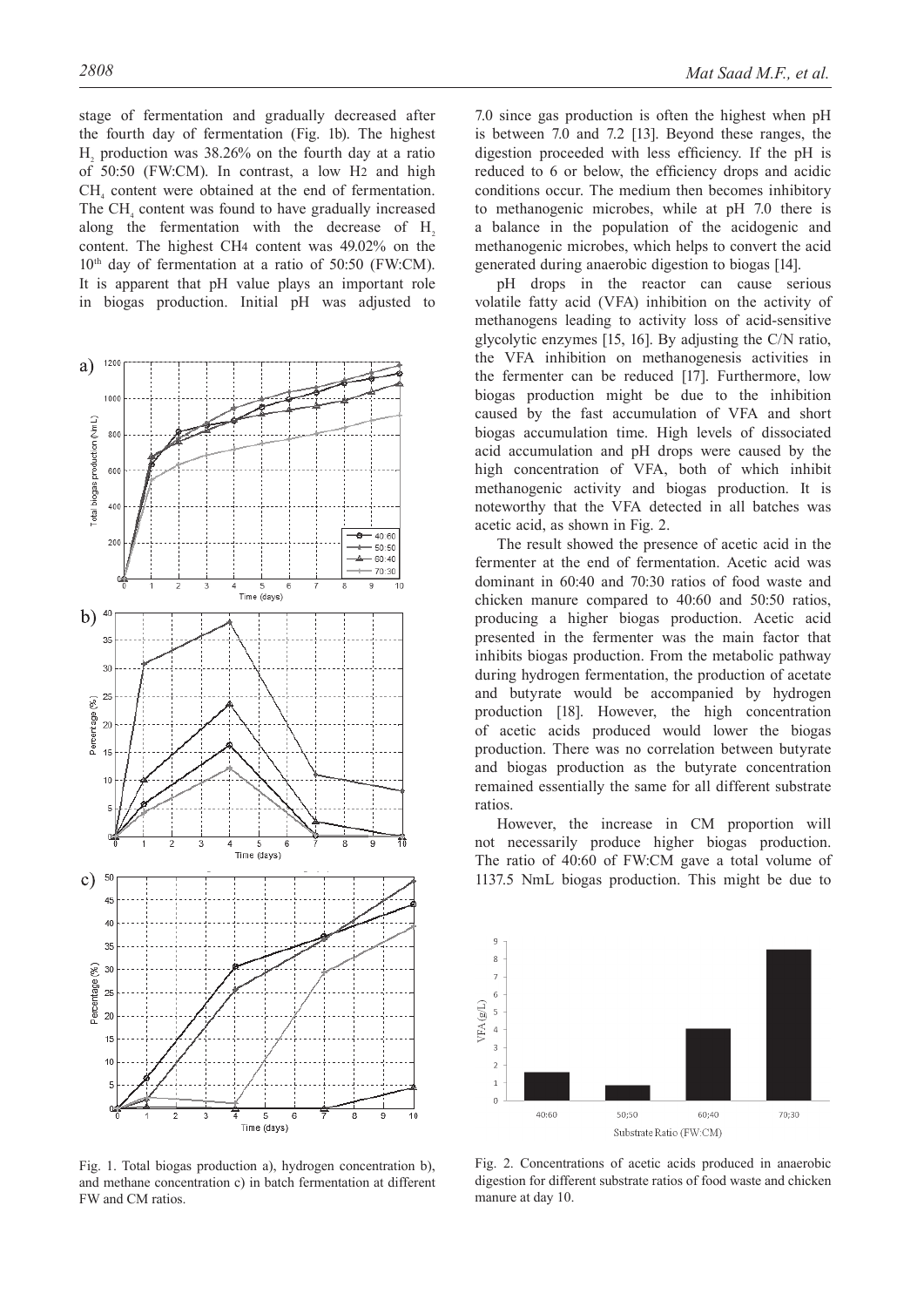the concentrations of free ammonia present in the mixture inhibiting the methanogenic microbes [19]. Meanwhile, the increased proportion of food waste to 50% improved biogas production [20]. Generally, FW represents a huge amount of carbon and some amount of nitrogen loading in the fermenter, while CM represents mixed culture and nitrogen source. However, high FW ratio (70:30) gave lower biogas production (906.36 NmL) due to the accumulation of VFA produced during fermentation.

#### Effects of Different Inoculums

Several types of inoculums have been used for biogas fermentation in previous studies such as anaerobic digested sludge [21, 22, 23], agricultural soil [24, 25] and sludge compost [24, 26]. In this study, three types of inoculums were tested. The gas produced from the fermentation were then compared with control (FW:CM) without any addition of inoculums. The best ratio of FW:CM, which is 50:50, was used in this test. Fig. 3 illustrates a total mean of biogas production and the corresponding CH4 and H2 contents for different inoculums. At the end of fermentation, the total biogas yield of FW:CM (control), S1, S2 and S3 were 90.05, 82.75, 120.97 and 67.48 NmL/g COD, respectively. Batch fermentation of a biogas production strongly depends on inoculums used; however, the addition of inoculums does not necessarily give higher biogas production since the production of biogas depends on the bacterial activity in the fermenter. The highest biogas yield was obtained from S2 with 120.97 NmL/g COD. The addition of inoculums in the system can enhance hydrogen production due to the existence of bacteria in inoculums [27]. Bacteria from *Clostridium species* has an adverse effect on anaerobic fermentation and accelerates the enrichment of hydrogenase.

The highest percentage of  $H<sub>2</sub>$  was produced on the first day of fermentation (82.7%). The CH4 content was gradually increased along the fermentation with the decrease in  $H<sub>2</sub>$  content. This is due to the methanogenesis step that happened in the last phase of anaerobic digestion where methanogens utilize H<sub>2</sub> and  $CO<sub>2</sub>$  to produce methane. The highest percentage of CH<sub>4</sub> was obtained on the last day of fermentation by 50.48%. The highest percentage was obtained from the similar combination of FW:CM inoculated with RAS (S2). By adding inoculums, a slightly higher percentage of H<sub>2</sub> and  $CH<sub>4</sub>$  gas in comparison to the control was observed.

Anaerobic digestion of food waste and chicken manure by adding inoculums has resulted in a reduction of biomass and solid content [28]. The reduction of solids indicated the efficiency of anaerobic treatment to degrade solids in the system. Table 3 displays that the solid has greatly reduced. Anaerobic fermentation with S2 (RAS) as inoculums gave the highest reduction efficiency for both TSS and VSS by 70.91% and 84.62%, respectively. This indicated that the inoculum had degraded more solids in the system, thus producing



Fig. 3. Total biogas production a), hydrogen percentage b), and methane percentage c) in batch fermentation of FW and CM using different inoculums.

a higher volume of biogas. COD of the substrate was also greatly reduced in the range of 54-75% for all fermentations (Table 3).

#### Effects of Heat Treatment of Inoculums

Fig. 4a) shows the percentage of hydrogen and methane production upon control, untreated inoculums and heat-treated inoculums. Inoculums with heat treatment produced the highest percentage of  $H_2$  by 58.37% on the first day of fermentation, followed by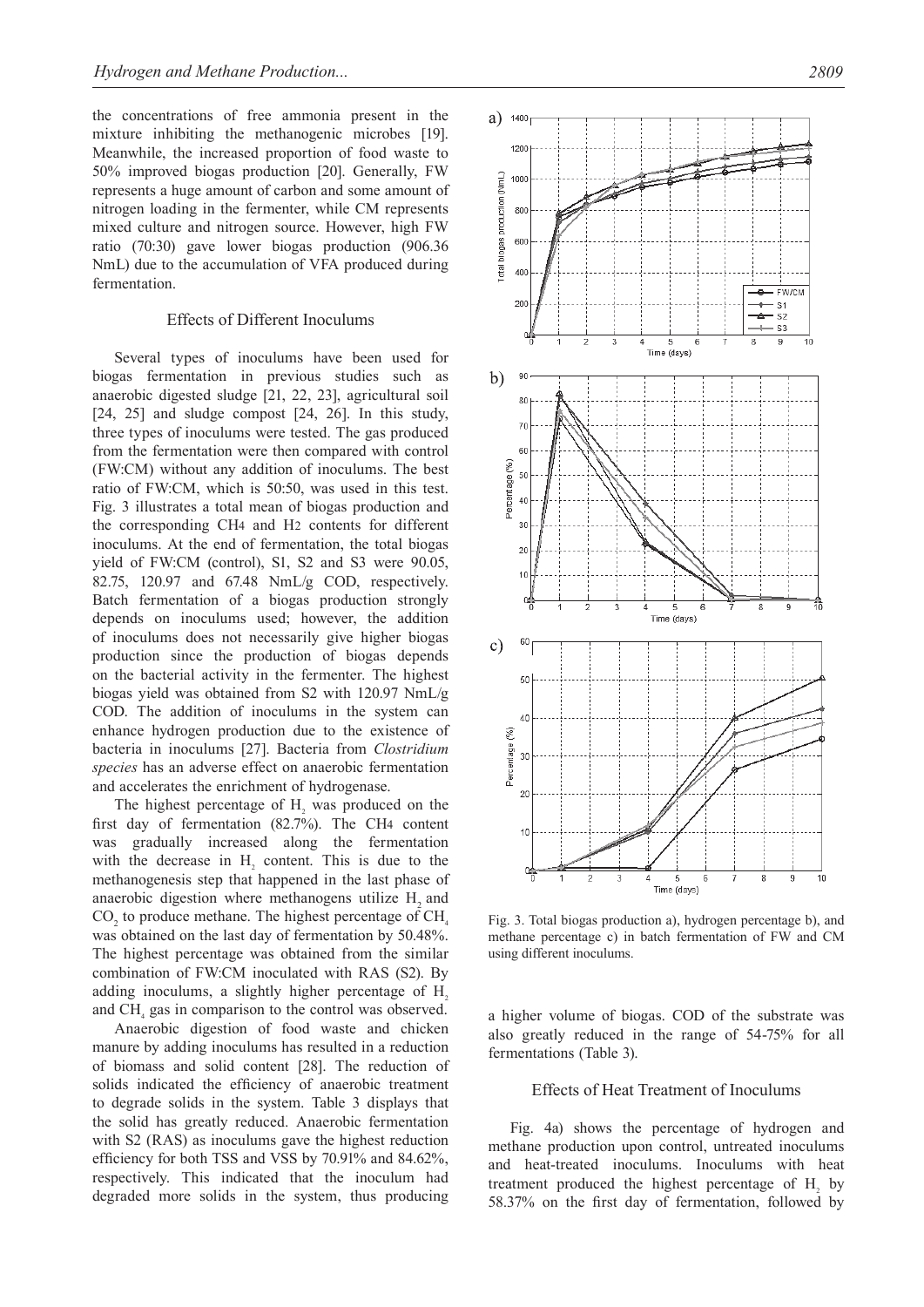

Fig. 4. Anaerobic fermentation of FW and CM for hydrogen and methane in batch test using treated and untreated inoculums.

untreated inoculums by  $53.35\%$  of  $H_2$ . Heat-treated inoculums showed slightly higher  $H<sub>2</sub>$  percentage compared to untreated inoculums. It is obvious that the addition of inoculums to the system has accelerated the  $H<sub>2</sub>$  production. Heat treatment at 80°C for 20 minutes is generally regarded as an efficient method to suppress methanogenic microbes and enrich hydrogen-producing spore forming bacteria such as *Clostridium* species [29].

The highest percentage of CH4 was obtained from untreated inoculums at 52.85% on the last day of fermentation. Very low percentages of CH4 were obtained throughout the experiment for treated inoculum. Heat treatment of inoculums had eliminated the methanogenesis stage of anaerobic digestion in the mixed culture by suppressing methanogens from inoculums. Heat treatment did not affect much of the  $H<sub>2</sub>$ production, but strongly inhibited the  $CH<sub>4</sub>$  percentage. These suggested that the heat treatment method upon inoculums is not suitable for methane production.

Table 4 presents the statistical analysis of biohydrogen and biomethane production of food waste and chicken manure with treated and untreated inoculums from the modified Gompertz equation. The normalised volume (NmL) represents the biogas production at indicated standard temperature and pressure (stp) [8]. For biohydrogen, treated RAS as inoculums showed the highest biohydrogen production potential of 445.09 NmL and rate of 38.19 NmL/h compared to untreated inoculums. These were in contrast with untreated inoculum, which showed the highest biomethane production of 294.83 NmL at a rate of 1.07 NmL/h over treated inoculums. Biohydrogen production potential (P) for treated inoculums was observed significantly different to untreated inoculums. Similarly, biomethane production potential (P) for untreated inoculums was also significantly different from treated inoculums. The rate of biogas production mainly depends on bacterial activities. Table 4 shows that the rate of biohydrogen production is higher in treated inoculums compared to that of untreated inoculums. For biomethane production, treated inoculums showed a high rate of 1.66 NmL/h.

Treated inoculums produced higher biohydrogen potential due to the inhibition of hydrogen-consuming microbes during the heat treatment of inoculums. However, treated inoculum gave a low biomethane production since methanogens were also inhibited

Table 3. Reduction efficiency of solids and COD for anaerobic digestion of FW and CM with different inoculums.

| Parameter $(\% )$ | FW/CM | S1 (FW:CM:ATS) | S <sub>2</sub> (FW:CM:RAS) | S3 (FW:CM:POME) |
|-------------------|-------|----------------|----------------------------|-----------------|
| <b>TS</b>         | 72    | 78.33          | 62.22                      | 72.63           |
| <b>TSS</b>        | 56    | 62.01          | 25.35                      | 58.82           |
| <b>TVS</b>        | 47.62 | 46.81          | 18.96                      | 50.77           |
| <b>VSS</b>        | 27.27 | 39.05          | 13.54                      | 50              |
| <b>COD</b>        | 60.19 | 58.65          | 54.6                       | 74.17           |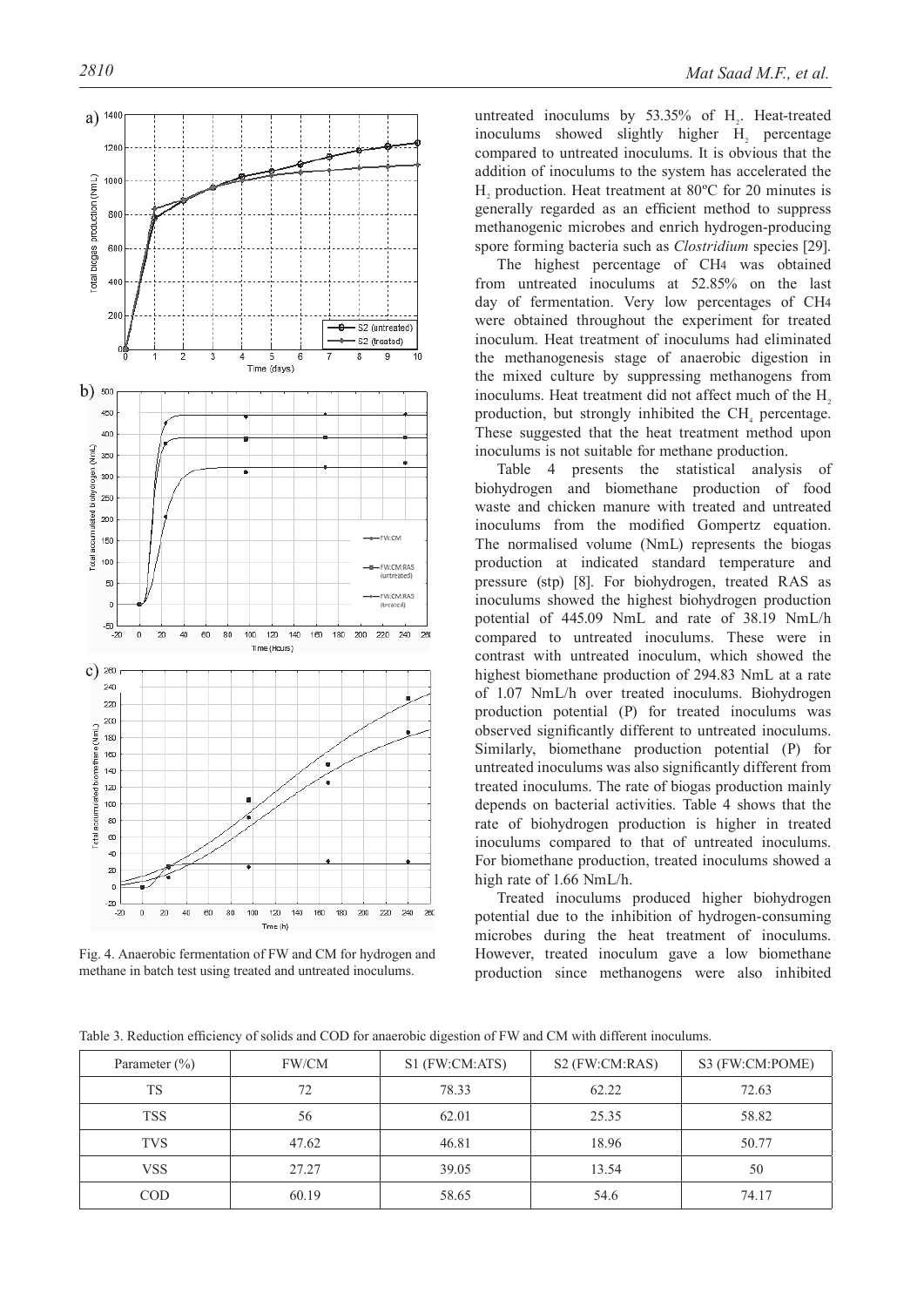|                            |                | Biohydrogen    | Biomethane     |                |  |
|----------------------------|----------------|----------------|----------------|----------------|--|
| Parameters                 | S <sub>2</sub> | S <sub>2</sub> | S <sub>2</sub> | S <sub>2</sub> |  |
|                            | (untreated)    | (treated)      |                | (treated)      |  |
| P(NmL)                     | 391            | 445.09         | 294.83         | 28.84          |  |
| Rate $(NmL/h)$             | 35.02          | 38.19          | 1.07           | 1.66           |  |
| $\lambda(h)$               | 6.11           | 6.24           | 13.31          | 6.8            |  |
| Highest Percentage $(\% )$ | 53.35          | 58.37          | 52.85          | 6.26           |  |

Table 4. Performance of hydrogen and methane production of food waste and chicken manure with treated and untreated inoculums.

during the heat treatment. These results indicated that treated inoculum was unsuitable to be used as inoculums for producing biomethane. Compared to untreated inoculums, although it gave a lower biohydrogen potential, high biomethane potential presented its suitability for the production of biohydrogen and biomethane. This result was supported with a shorter lag-phase (λ) for biomethane production of untreated inoculums when compared to treated inoculums.

Table 5 demonstrates the comparison of biogas yield of different types of feedstock. Biogas production from food waste has been widely carried out in many studies using POME sludge, sewage sludge and manure in batch operation mode. This implies that the presence of indigenous microorganisms and high carbon content in food waste make it suitable as a feedstock for biogas production under non-sterile conditions.

Several studies have been conducted for the codigestion of food waste with other substrates for producing biohydrogen and biomethane. In this study, the co-digestion of food waste and chicken manure added with the selected inoculum gave a yield of 120.97 NmL/g COD. The results obtained showed that they are comparable with other studies. Previous studies from other researchers proved that the co-digestion of different waste can increase the biogas production compared to single digestion fermentation. This is due to the better C/N ratio, better buffering capacity, more diverse nutrient content or dilution of inhibiting compounds and a more biologically stable process [30].

# Bacterial Community Diversity

The heat-treated and non-treated samples of inoculum combined with the substrate were analysed using MEGAN5 software to process the 16S database alignments in producing the taxonomical classification of microbes identified in the samples. MEGAN5 parsed the alignment files, filtered it based on significant threshold and then placed the sequence in the correct taxonomical branch. Figs 5 and 6 present the taxonomical classification of microbes for both treated and untreated samples.

The diversity of microbes present in the untreated sample is higher than that of heat-treated samples. Heat treatment of samples is an efficient method to inhibit the undesired microbes. One previous study had proved that there is a high presence of methanogens in the raw POME sludge samples before it was subjected to heat treatment [31]. The raw POME sludge was then subjected to heat treatment to eliminate methanogens that can inhibit biohydrogen production [28]. The same pattern of observation can be seen from this study. The diversity of microbes was higher in the heat-treated sample compared to untreated samples.

It is well known that *Clostridium* genus is responsible for a high biohydrogen production at the early stage of fermentation [32]. The bacteria in the *Clostridium* family are rod-shaped and endospore forming, which are responsible for the high yield of biohydrogen production under strict anaerobic conditions [33]. The presence of *Clostridium butyricum* and *Clostridium perfringens*

| Feedstock                                   | Temperature<br>$(^{\circ}C)$ | Initial<br>pH | Biogas yields<br>(mL/gCOD) | Н,<br>$(\%)$ | CH.<br>$(\%)$ | References                   |
|---------------------------------------------|------------------------------|---------------|----------------------------|--------------|---------------|------------------------------|
| Food waste and POME sludge                  | 55.7                         | 7.5           | 120                        | 43           | 72            | Ismail et al. $(2010)$       |
| Food waste and sewage sludge                | 35                           |               | 112                        | 63           | ND.           | Zhu et al. (2008)            |
| Food waste and sludge                       | 30                           | ND.           | 102.63                     | 55           | ND.           | Sreela-or et al. (2011)      |
| Sonicated food waste                        | 37                           | 5.5           | 97                         | 66           | ND            | Elbeshbishy et al. (2011)    |
| Treatment chicken manure:<br>Chicken manure | ND                           | 8             | 157                        | ND.          | 58            | Abouelenien et al., $(2010)$ |
| Food waste and chicken manure               | 35                           |               | 120.97                     | 53.35        | 52.85         | This study                   |

Table 5. Comparison of biogas yield of different types of feedstock.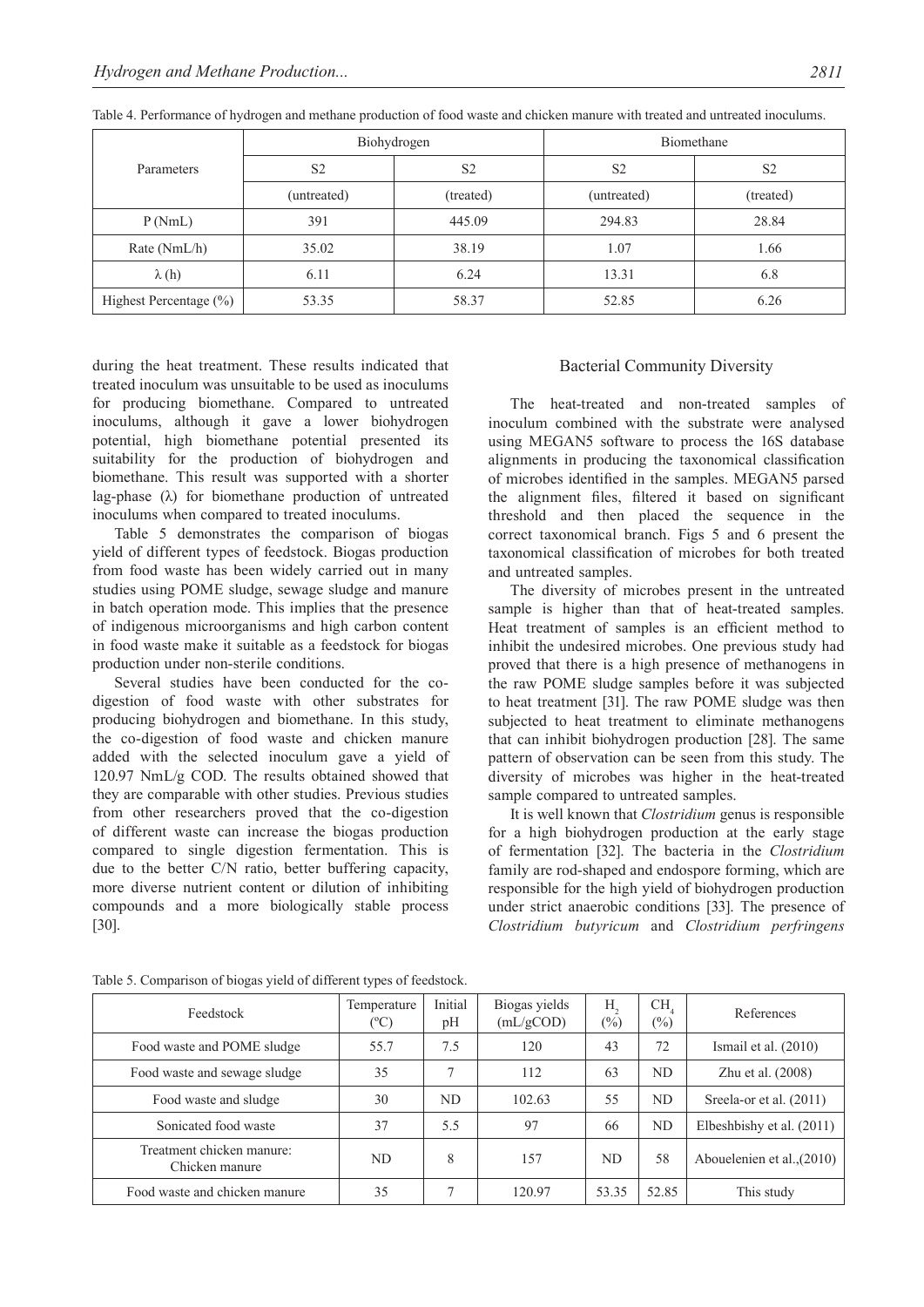

Fig. 5. Taxonomical classification of microbes identified in the combination of food waste, chicken manure and heat-treated inoculums.

in both treated and untreated samples proved the dominance of hydrogen-producing bacteria in the samples of food waste and chicken manure. *Clostridium*  sp. contains hydrogenase genes that generate hydrogen through acidogenesis and acetogenesis stages during anaerobic degradation [34].

Methanogens on the other hand are the members of Archea domain [31]. Methanogens comes in two shapes,

which are coccus with circle and rod shapes. Most of them live in close association with certain bacteria by consuming compounds produced by the bacteria [32]. Methanogens can be considered as hydrogenconsuming organisms as they consume hydrogen and organic acids during anaerobic digestion for biomethane production [33]. The diversity of the microbes in the heat-treated samples was lower compared to non-treated



Fig. 6. Taxonomical classification of microbes identified in the combination of food waste, chicken manure and non-treated inoculums.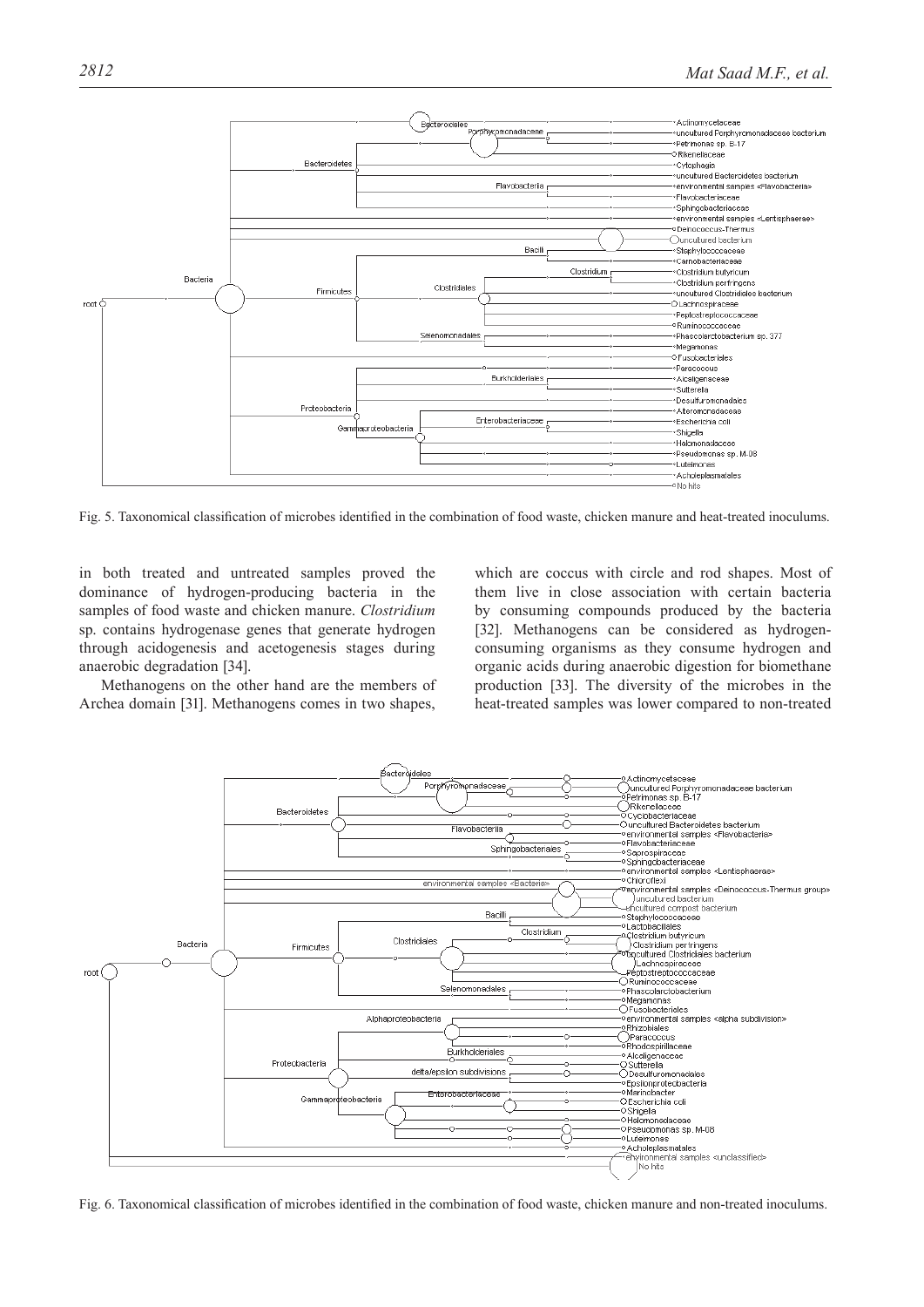samples. The heat-treated samples gave a low methane percentage due to the inhibition of methanogens at high temperature. Conversely, untreated samples gave a high methane percentage due to active methanogens that consume hydrogen and organic acid to produce biomethane gas.

## **Conclusions**

This study has showed that the production of hydrogen and methane was enhanced by optimising the substrate ratio added with selected inoculums without any pretreatment. The analysis of gas production indicated that the mixing ratio and inoculum has greatly affected the  $H_2$  and CH<sub>4</sub> production from food waste and chicken manure, whereas heat treatment of inoculum did not enhance  $\text{CH}_4$  production. The best  $\text{H}_2$ and  $CH<sub>4</sub>$  production was obtained from a combination ratio of 50:50 of FW:CM with the addition of untreated return activated sludge as inoculums, which gave 53.35% and 52.85% of  $H_2$  and CH<sub>4</sub>, respectively, with a yield of 120.97 NmL/g COD. The results showed that the combination of food waste, chicken manure and heat-treated samples is only suitable for biohydrogen production since metanogens were inhibited after the heat treatment. The taxonomical classification of both treated and untreated samples supported heat treatment only being suitable for biohydrogen production and not biomethane production.

#### **Acknowledgements**

The authors would like to thank the Faculty of Biotechnology and Biomolecular Sciences, Universiti Putra Malaysia for facilities provided while conducting this project.

#### **Conflict of Interest**

The authors declare no conflict of interest.

#### **References**

- 1. AZBAR N., LEVIN D.B. State of the Art and Progress in Production of Biohydrogen. Bentham Science Publishers, **2012**.
- 2. HIDALGO D., MARTIN-MARROQUIN J.M., NEITO P. Anaerobic Co-digestion of Agro-Food Waste Mixture in a Fed-Batch Basis. Environmental Technology, **37** (20), **2016**.
- 3. KANAT G. Municipal solid-waste management in Istanbul. Waste Management (New York, N.Y.), **30** (8-9), **2010**.
- 4. LUOSTARINEN S., LOGRÉN J., GRÖNROOS J., LEHTONEN H., PAAVOLA T. Lannan kestävä hyödyntäminen. MTT Raportti, 21, **2011**.
- 5. EL-MASHAD H.M., ZHANG R. Biogas production from co-digestion of dairy manure and food waste. Bioresource Technology, **101** (11), **2010**.
- 6. MSHANDETE A., KIVAISI A., RUBINDAMAYUGI M., MATTIASSON B. Anaerobic batch co-digestion of sisal pulp and fish wastes. Bioresource Technology, **95** (1), **2004**.
- 7. NAYONO S.E., GALLERT C., WINTER J. Co-digestion of press water and food waste in a biowaste digester for improvement of biogas production. Bioresource Technology, **101** (18), **2010**.
- 8. YASIN N.H. M. Optimisation of Physical Parameters and Microbial Community Analysis of Bio-Hydrogen Production from Food Waste, **2011**.
- 9. APHA. Standard Methods for the Examination of Water & Wastewater. American Public Health Association, **2005**.
- 10. ZHANG M.-L., FAN Y.-T., XING Y., PAN C.-M., ZHANG G.-S.LAY J.-J. Enhanced biohydrogen production from cornstalk wastes with acidification pretreatment by mixed anaerobic cultures. Biomass and Bioenergy, **31**(4), **2007**.
- 11. YUSOF T.R.T. Methane Production from Co-Digestion of Poultry Manure and Food Waste, **2014**.
- 12. ABOUELENIEN F., NAMBA Y., KOSSEVA M.R., NISHIO N., NAKASHIMADA Y. Enhancement of methane production from co-digestion of chicken manure with agricultural wastes. Bioresource Technology, 159, **2014**.
- 13. IORTYER H.A., IBRAHIM J.S., KWAGHGER A. Effect of Mixing Ratio of Cattle and Piggery Dung on Biogas Generation. International Journal of Environment and Bioenergy **1** (3), **2012**.
- 14. FALAH F.B., QASAIMEH A., QASAIMEH M.R.A. Biogas Production Enhancement from Mixed Animal Wastes at Mesophilic Anaerobic Digestion, **2015**.
- 15. BOUALLAGUI H., TOUHAMI Y., BEN CHEIKH R., HAMDI M. Bioreactor performance in anaerobic digestion of fruit and vegetable wastes. Process Biochemistry, **40** (3-4), **2005**.
- 16. MISI S.N., FORSTER C.F. Batch co-digestion of multicomponent agro-wastes. Bioresource Technology, **80** (1), **2001**.
- 17. ASTALS S., ARISO M., GALÍ A., MATA-ALVAREZ J. Co-digestion of pig manure and glycerine: Experimental and modelling study. Journal of Environmental Management, **92** (4), **2011**.
- 18. LIU X., LI R., JI M., HAN L. Hydrogen and methane production by co-digestion of waste activated sludge and food waste in the two-stage fermentation process: Substrate conversion and energy yield. Bioresource Technology, 146, **2013**.
- 19. ABOUELENIEN F., FUJIWARA W., NAMBA Y., KOSSEVA M., NISHIO N., NAKASHIMADA Y. Improved methane fermentation of chicken manure via ammonia removal by biogas recycle. Bioresource Technology, **101** (16), **2010**.
- 20. WAN S., SUN L., SUN J., LUO W. Biogas production and microbial community change during the Co-digestion of food waste with chinese silver grass in a singlestage anaerobic reactor. Biotechnology and Bioprocess Engineering, **18** (5), **2013**.
- 21. CHEN CHIU-YUE LIN, MIN-CHENG LIN C.-C. Acid - base enrichment enhances anaerobic hydrogen production process. Applied Microbiology and Biotechnology, **58** (2), **2002**.
- 22. LEE Y.J., MIYAHARA T., NOIKE T. Effect of iron concentration on hydrogen fermentation. Bioresource Technology, **80** (3), **2001**.